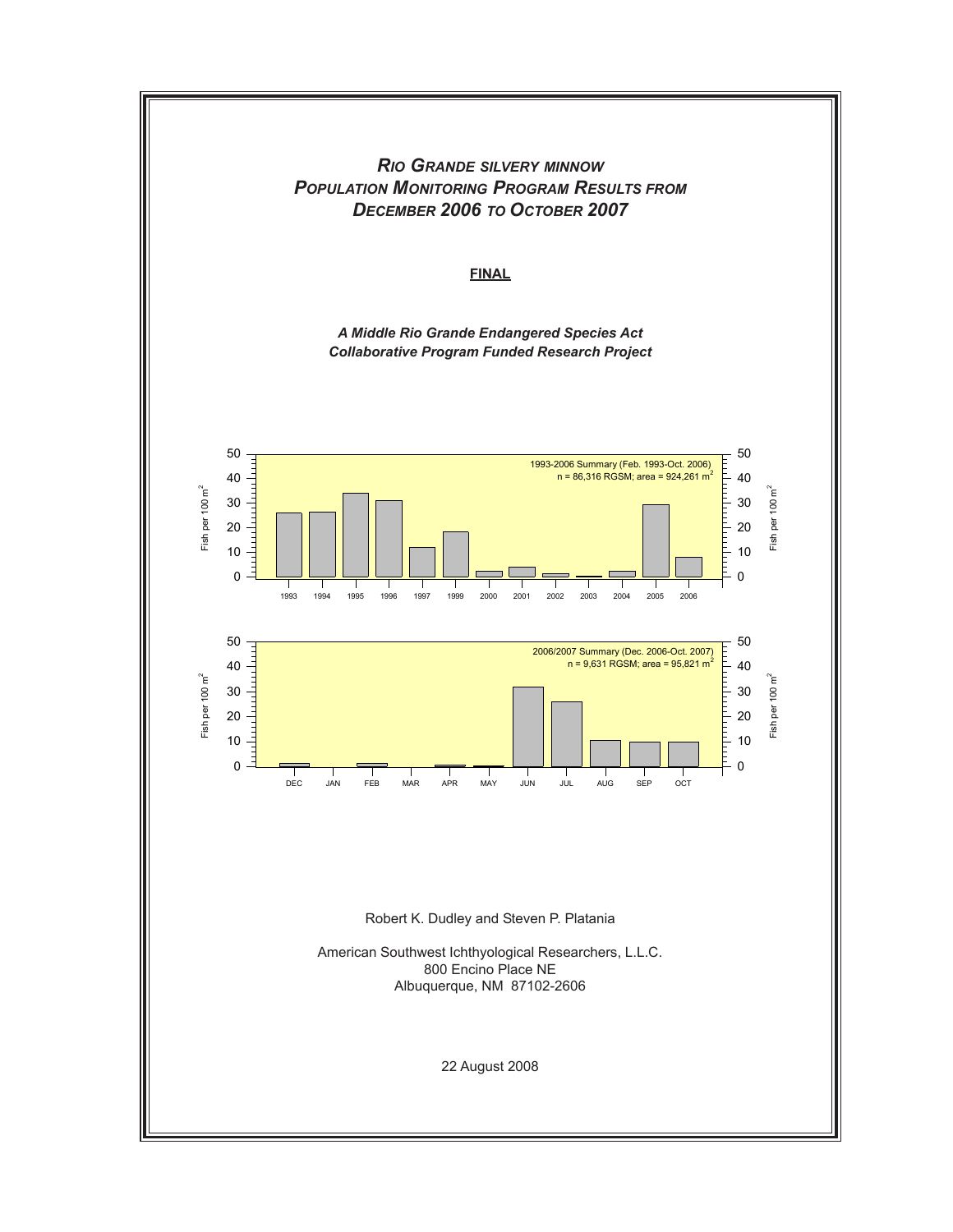## *RIO GRANDE SILVERY MINNOW POPULATION MONITORING PROGRAM RESULTS FROM DECEMBER 2006 TO OCTOBER 2007*

**FINAL**

Funded through the Middle Rio Grande Endangered Species Act Collaborative Program.

Prepared by:

Robert K. Dudley and Steven P. Platania American Southwest Ichthyological Researchers, L.L.C. 800 Encino Place NE Albuquerque, NM 87102-2606

under USBR contract (Number 03CR408029):

U.S. Bureau of Reclamation Upper Colorado Regional Office 125 South State Street, Room 6107 Salt Lake City, UT 84138-1102

Submitted to:

U.S. Bureau of Reclamation Albuquerque Area Office 555 Broadway, NE; Suite 100 Albuquerque, New Mexico 87102-2352

22 August 2008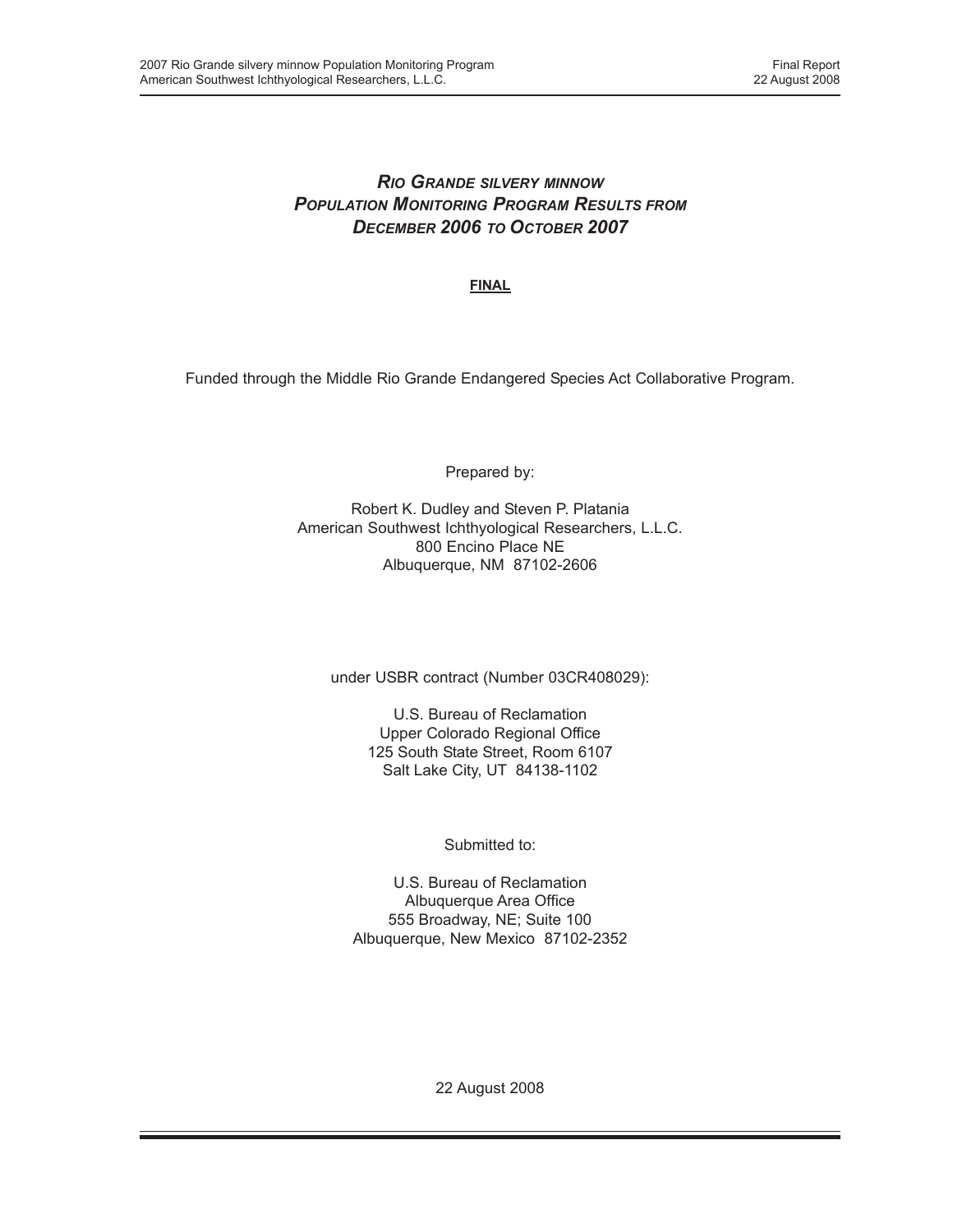# TABLE OF CONTENTS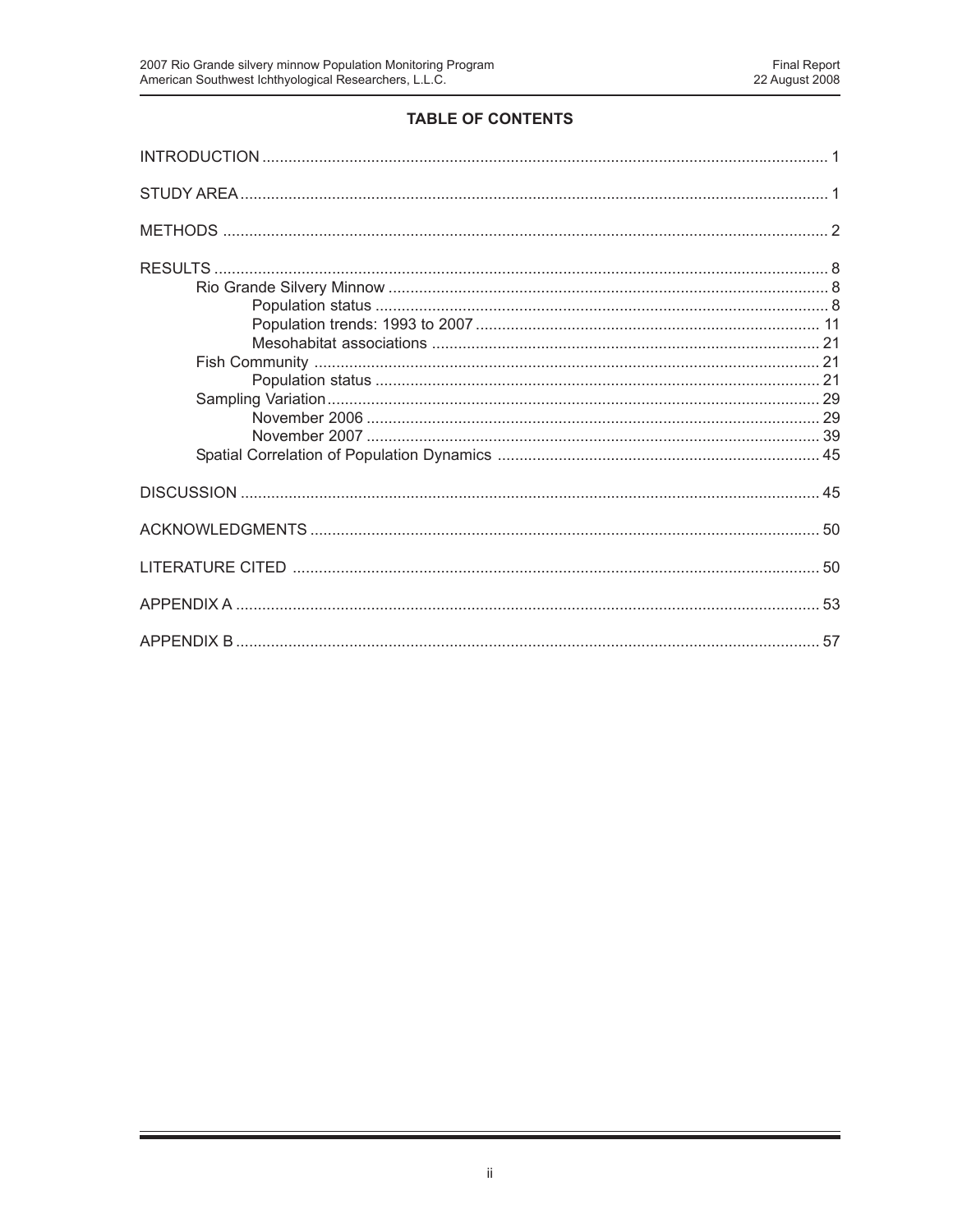### **LIST OF TABLES**

| Table 1.               | Scientific and common names and species codes of fishes collected in the Middle                                                                                     |  |  |  |
|------------------------|---------------------------------------------------------------------------------------------------------------------------------------------------------------------|--|--|--|
| Table 2.               | Summary of the monthly catch of Rio Grande silvery minnow, by site and reach,                                                                                       |  |  |  |
| Table 3.               | Codes used for mesohabitat type classification in the Middle Rio Grande  25                                                                                         |  |  |  |
| Table 4.               | Summary of the Rio Grande silvery minnow population monitoring program fish                                                                                         |  |  |  |
| Table 5.               | Summary of annual rank abundance of species collected nearly every year in the<br>Rio Grande over the past ten sampling years (1997, 1999-2007)  31                 |  |  |  |
| Table 6.               | Summary of the December 2006 to October 2007 Rio Grande silvery minnow                                                                                              |  |  |  |
| <b>LIST OF FIGURES</b> |                                                                                                                                                                     |  |  |  |
| Figure 1.              | Map of the study area and sampling localities for the December 2006 to October                                                                                      |  |  |  |
| Figure 2.              | Discharge in the Rio Grande from January 2006 through October 2007 as                                                                                               |  |  |  |
| Figure 3.              | Rio Grande silvery minnow densities (CPUE) from December 2006 to May 2007                                                                                           |  |  |  |
| Figure 4.              | Rio Grande silvery minnow densities (CPUE) from June to October 2007 for each                                                                                       |  |  |  |
| Figure 5.              | Rio Grande silvery minnow densities (CPUE) by river reach for the December                                                                                          |  |  |  |
| Figure 6.              | Inter-month fluctuations in densities of Rio Grande silvery minnow from December                                                                                    |  |  |  |
| Figure 7.              | Inter-site comparison of Rio Grande silvery minnow densities (CPUE) by sampling<br>locality (20 sites) and river reach from December 2006 to October 2007  15       |  |  |  |
| Figure 8.              | Time sequence of quarterly Rio Grande silvery minnow densities (1993-1997,                                                                                          |  |  |  |
| Figure 9.              | Monthly densities of Rio Grande silvery minnow during 2006 (January-December)<br>and through October 2007 at all population monitoring program collection sites  17 |  |  |  |
| Figure 10.             | Mean monthly densities of Rio Grande silvery minnow during 2006 and through<br>October 2007 at population monitoring program collection sites in the Angostura,     |  |  |  |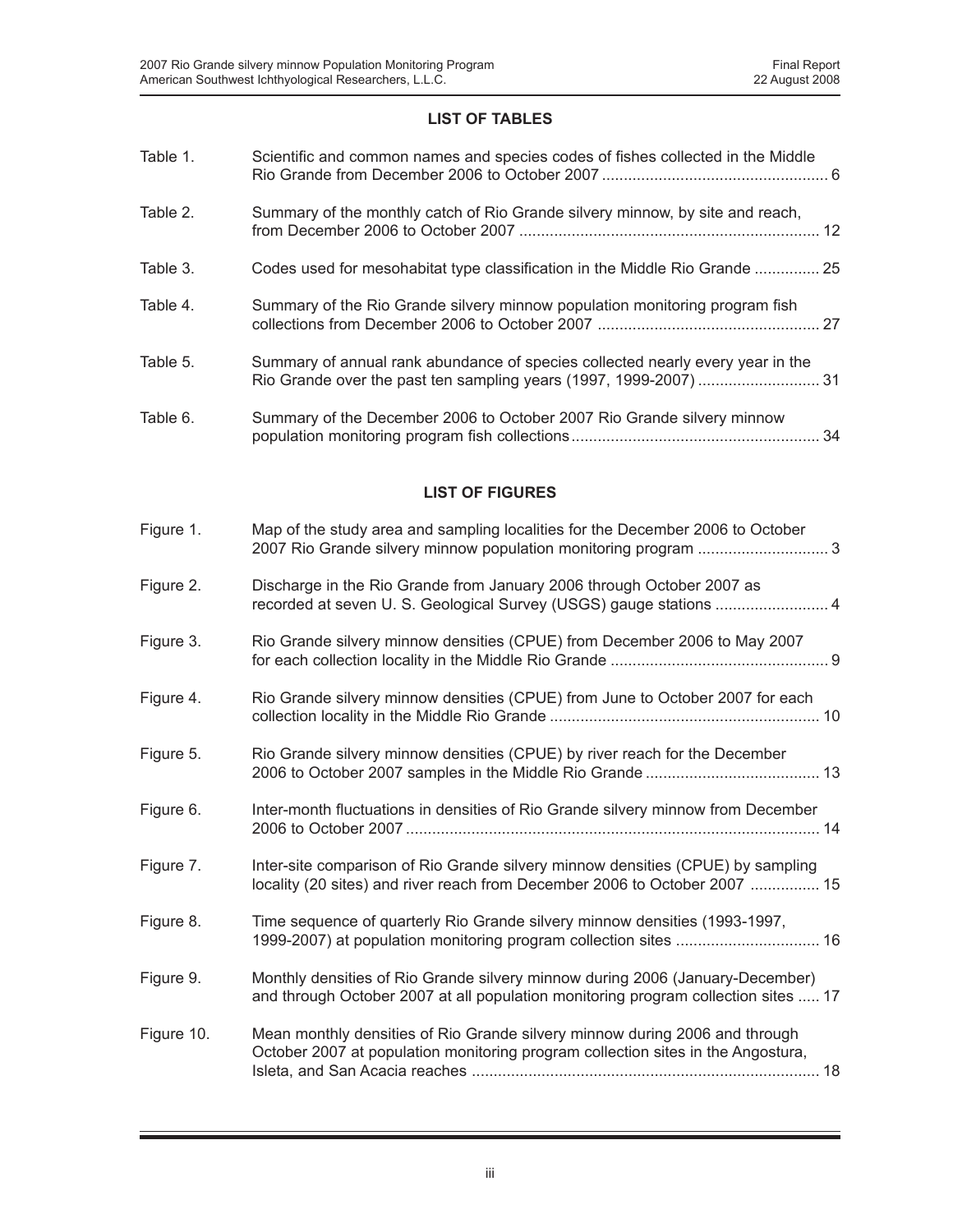### **LIST OF FIGURES (continued)**

| Figure 11. | Rio Grande silvery minnow densities (CPUE) during October, at all sampling                                                                                                                                                                   |
|------------|----------------------------------------------------------------------------------------------------------------------------------------------------------------------------------------------------------------------------------------------|
| Figure 12. | Annual Rio Grande silvery minnow densities (CPUE), at all sampling sites, by                                                                                                                                                                 |
| Figure 13. | Regression analysis of Rio Grande silvery minnow log-transformed mean October<br>densities (1993-1997, 1999-2007) and different hydraulic variables for USGS                                                                                 |
| Figure 14. | Regression analysis of Rio Grande silvery minnow log-transformed mean October<br>densities (1993-1997, 1999-2007) and different hydraulic variables for USGS<br>Gauge #08358400 (Rio Grande Floodway at San Marcial, NM)  23                 |
| Figure 15. | Time sequence of quarterly Rio Grande silvery minnow densities (1993-1997,<br>1999-2007) at population monitoring program collection sites and mean monthly<br>discharge at USGS Gauge #08330000 (Rio Grande at Albuquerque, NM) 24          |
| Figure 16. | Percent total of mesohabitats sampled and those occupied by Rio Grande silvery<br>minnow (RGM) in the Middle Rio Grande as part of population monitoring from<br>December 2006 to October 2007 for each river reach and the annual total  26 |
| Figure 17. | Relative abundance of Rio Grande silvery minnow as a percentage of the total<br>ichthyofaunal community by sampling year (1993-1997, 1999-2007)  29                                                                                          |
| Figure 18. | Densities (CPUE) of Rio Grande silvery minnow and the total ichthyofaunal<br>community during October, at all sampling sites, by sampling year (1993-1997,                                                                                   |
| Figure 19. | Fish densities (CPUE) from December 2006 to May 2007 for each focal species                                                                                                                                                                  |
| Figure 20. | Fish densities (CPUE) from June to October 2007 for each focal species in the                                                                                                                                                                |
| Figure 21. | Fish catch rates (CPUE) by river reach for each focal species in the Middle                                                                                                                                                                  |
| Figure 22. | Variation in density values of Rio Grande silvery minnow, for each sampling site,                                                                                                                                                            |
| Figure 23. | Variation in density values of all fish species combined, for each sampling site,                                                                                                                                                            |
| Figure 24. | Variation in density values for Rio Grande silvery minnow and for all fish species                                                                                                                                                           |
| Figure 25. | Variation in density values for each focal species, at all sampling sites combined,                                                                                                                                                          |
| Figure 26. | Variation in density values of Rio Grande silvery minnow, for each sampling site,                                                                                                                                                            |
|            |                                                                                                                                                                                                                                              |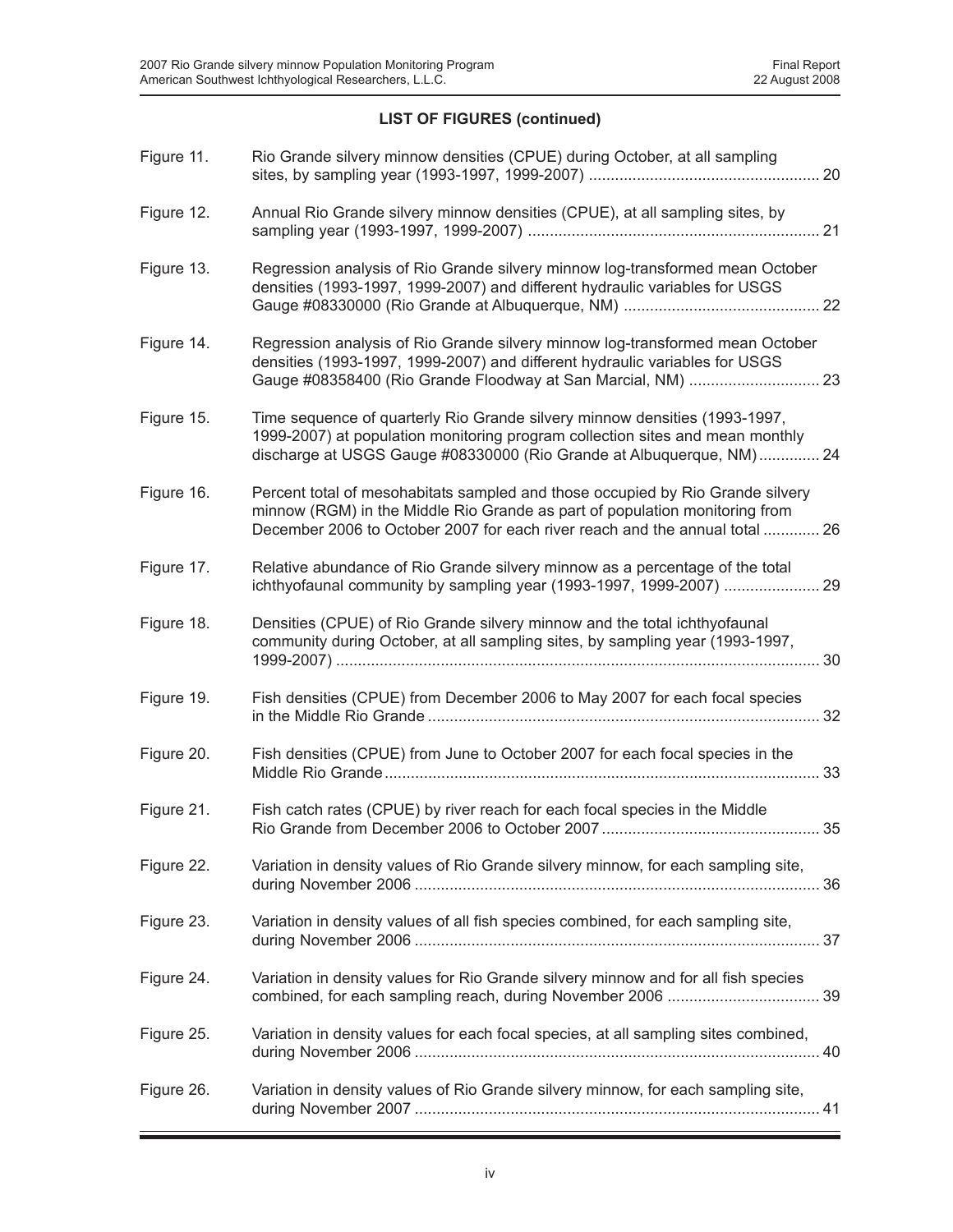### **LIST OF FIGURES (continued)**

| Figure 27. | Variation in density values of all fish species combined, for each sampling site,   |  |
|------------|-------------------------------------------------------------------------------------|--|
| Figure 28. | Variation in density values for Rio Grande silvery minnow and for all fish species  |  |
| Figure 29. | Variation in density values for each focal species, at all sampling sites combined, |  |

# **LIST OF TABLES (APPENDIX A)**

| Table A-1. | Collection localities for December 2006 to October 2007 population monitoring of |
|------------|----------------------------------------------------------------------------------|
|            |                                                                                  |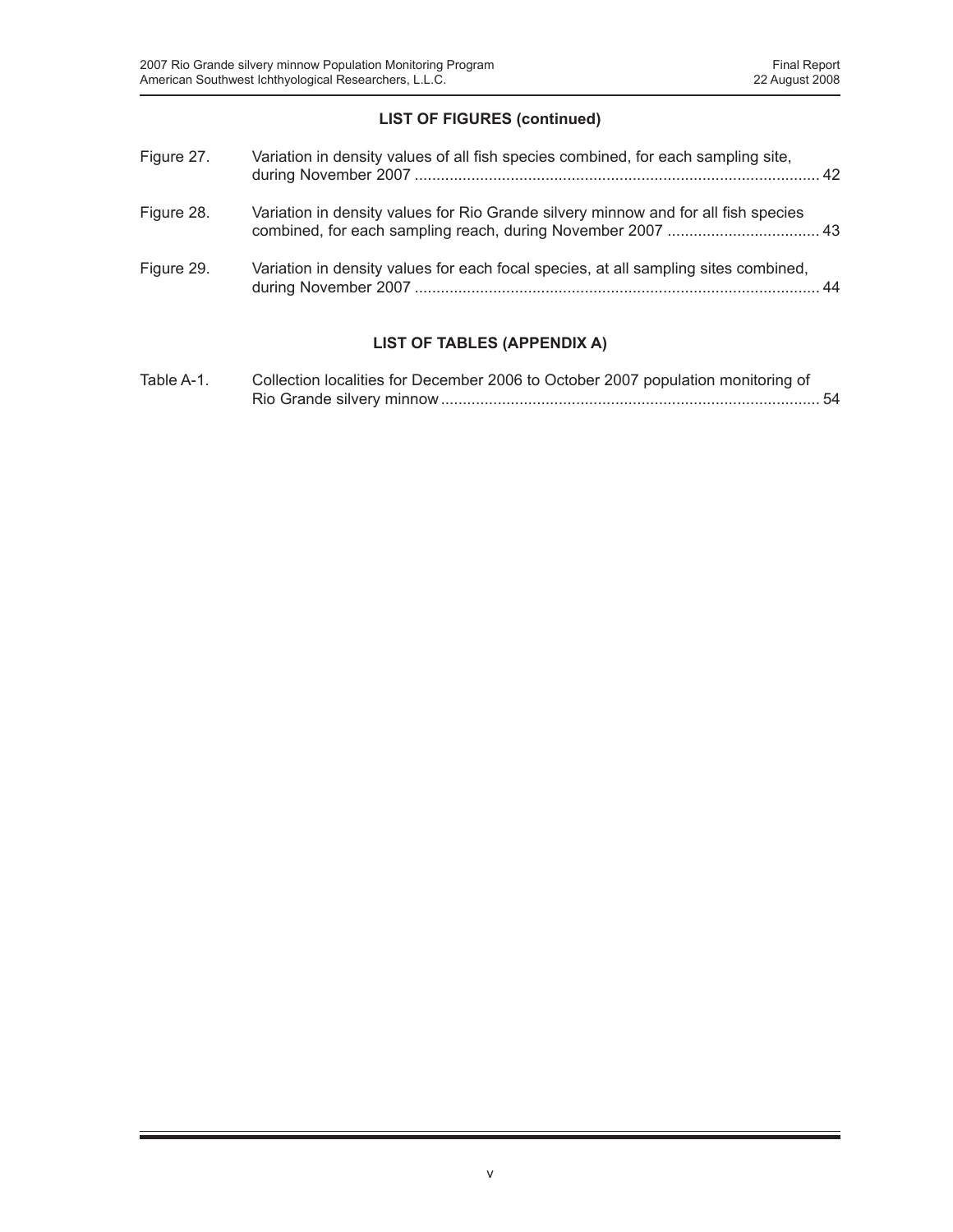### **EXECUTIVE SUMMARY**

Population monitoring efforts of the Middle Rio Grande fish community over the past decade have documented vast changes (i.e., order of magnitude increases and decreases) in the abundance of Rio Grande silvery minnow. Recent monitoring efforts show that the October density of Rio Grande silvery minnow was significantly lower (*p*<0.05) in 2007 compared to 2005. However, the October density of this species was higher (*p*<0.05) in 2007 than in 1996 or 2000-2004. The Angostura Reach yielded most of the Rio Grande silvery minnow in October of 2007, followed by the Isleta Reach, and the San Acacia Reach. This was in contrast to population monitoring in October of 2006, when the largest catch rates were recorded in the San Acacia Reach.

An analysis of sampling variation at all 20 sampling sites revealed that overall sampling variation for Rio Grande silvery minnow was low and consistent among sites. Values of the coefficient of variation (*CV*) were often <0.7 for individual sites and nearly always <1. The overall *CV* value for collections of this species in the Middle Rio Grande was quite low in 2006 and 2007 (0.38 and 0.35, respectively). It is likely that the population monitoring sampling protocol combined with modest numbers of Rio Grande silvery minnow during 2006 and 2007 accounted for these low and consistent *CV* values. The notable changes in densities among years (i.e., often >1,000%) greatly outweighed the reasonable value of relative precision (ca. 35-38%) observed during this intensive sampling effort. This indicates that the current sampling approach should provide a reasonable trend estimate of increasing or decreasing population size of Rio Grande silvery minnow over time.

Spatial correlation of Rio Grande silvery minnow population dynamics was calculated among sites over the project duration (1993-1997, 1999-2007). Several models were analyzed to determine the spatial correlation among Rio Grande silvery minnow densities using year and site as effects. The most parsimonious model had a compound symmetry covariance structure for year and a spatial power covariance structure for site (AICc=2,092.7, rho=0.9505, and practical range=59.01 km), indicating that correlation among sites is low enough to ignore (i.e., autocorrelation<0.05) when the distance between sites is about 60 km. This corresponds roughly to the minimum length between sites within the shortest fragmented reach (i.e., Angostura Reach sites were 59.7 km apart) and indicates that strong correlations among sites could be driven by reach-specific effects (e.g., discharge patterns, water operations, ichthyofaunal community structure etc.). Additional analyses revealed a high degree of correlation between sampling sites over time. There were 41 negative correlations (all non-significant) out of 226 comparisons and most of these (N=27) had *p* values of 0.7 or higher. A total of 82 of the 185 positive pair-wise correlations yielded significant values (*p*<0.05). Of the 40 comparisons yielding the lowest *p* values, 22 were sites within 50 km of each other and 37 were sites within 100 km of each other. These results suggest that Rio Grande silvery minnow populations from different sites exhibit a high degree of spatial correlation over longer distances (especially within a reach), meaning that changes in the hydraulic regime or other environmental variables are likely to impact large portions of the reach-specific population simultaneously.

Linear regression analyses of October catch rates of Rio Grande silvery minnow from 1993- 2007 revealed significant associations with several hydraulic variables. At the Albuquerque gauge, catch rate increased significantly (*p*<0.001) with maximum spring discharge and all combinations of number of days with discharge exceeding a threshold value (i.e., density positively correlated with extended periods of high discharge). The relationship that explained the most variation (82%) in mean catch rate was number of days with discharge >3,000 cfs during spring; similar patterns were noted using San Marcial gauge data. In contrast, there was a strong negative relationship (*p*<0.001) between the number of low flow days in the San Acacia Reach (either days<200 cfs or days<100 cfs) and mean October catch rates. Although still a working hypothesis, the abundance of Rio Grande silvery minnow over the period of study has consistently decreased during years with low spring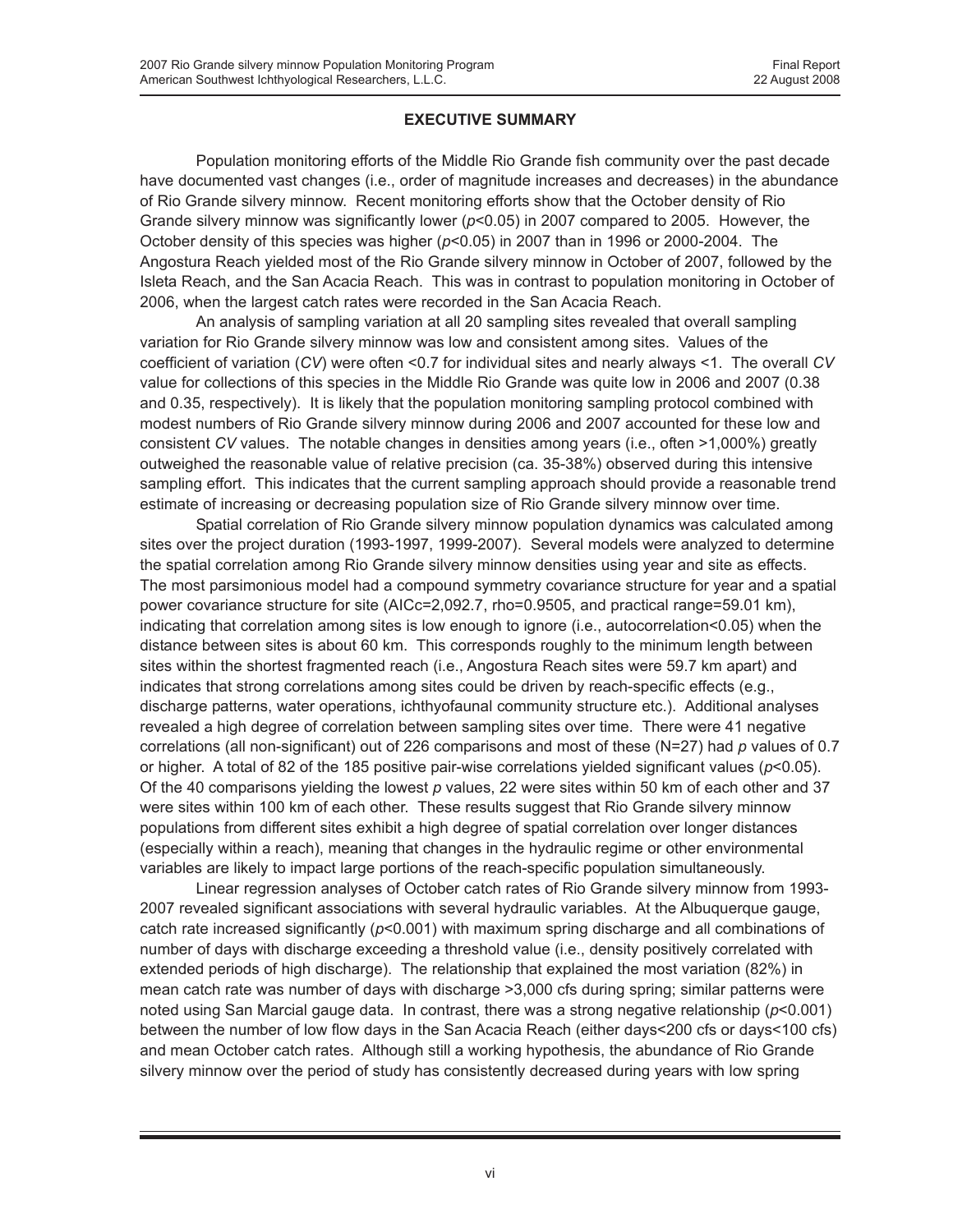discharge combined with prolonged summer low-flow/drying conditions but consistently increased following years with extended high spring flows (Dudley et al., 2007).

Despite recent increases in the abundance of Rio Grande silvery minnow, the full suite of issues that threaten the long-term persistence of this species remain. The increased abundance of Rio Grande silvery minnow in 2005 and 2007 is a positive sign but it does not eliminate the threats that currently endanger this species. While recent management strategies are essential to prevent short-term catastrophic losses, a renewed focus on issues that could lead to self-sustaining populations of Rio Grande silvery minnow in the wild (e.g., natural flow regime, river connectivity, functional floodplains etc.) will assist in achieving the ultimate goal of long-term recovery.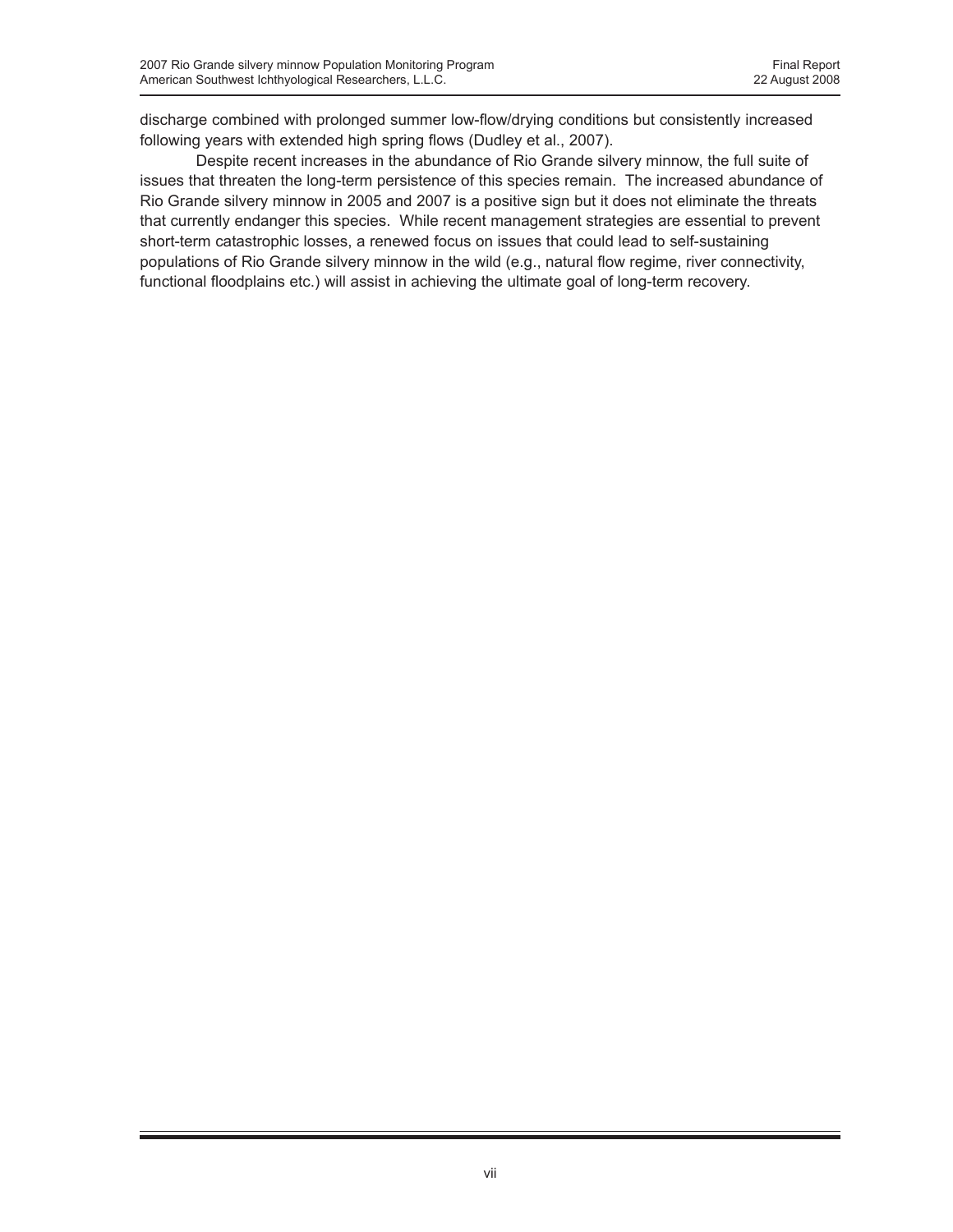### **INTRODUCTION**

Population information on Rio Grande silvery minnow and the associated Middle Rio Grande (Rio Grande between Velarde and Elephant Butte Reservoir, New Mexico) fish community has been gathered systematically since 1987. The first studies were conducted by Platania (1993a) from 1987- 1992 to determine spatial and temporal changes in the Middle Rio Grande ichthyofaunal community and to provide resolution of species-specific habitat use patterns. An additional purpose of those preliminary studies was to provide information on the conservation status of Rio Grande silvery minnow. Sampling efforts during 1989-1990 revealed that Rio Grande silvery minnow population numbers had declined markedly since 1987-1988 (Platania, 1993a). Based on previous samples, reduced numbers of individuals indicated a rapid decline of this species in its already reduced range. The 90-95% reduction in the range of Rio Grande silvery minnow and threats to its continued persistence in the Middle Rio Grande were central to this species being listed as endangered by the U. S. Fish and Wildlife Service (U. S. Department of Interior, 1994).

From 1992 until the present, the U. S. Bureau of Reclamation, U. S. Fish and Wildlife Service, New Mexico Department of Game and Fish, and U. S. Army Corps of Engineers have cooperated to fund numerous ichthyofaunal studies of the Middle Rio Grande. Among these studies was the long-term monitoring of the Middle Rio Grande fish community at numerous sites between Angostura Diversion Dam and Elephant Butte Reservoir (initiated in 1993). Population monitoring efforts have documented wide fluctuations (i.e., order of magnitude increases and decreases) in the abundance of Rio Grande silvery minnow over the past decade. Although still a working hypothesis, the abundance of this species has consistently decreased during years with low spring discharge combined with prolonged summer low-flow/drying conditions but has consistently increased following years with extended high spring flows (Dudley and Platania, 2007). While Rio Grande silvery minnow was the focus of most population monitoring efforts and hypothesis testing, research activities were also designed to provide information about the associated Middle Rio Grande fish community.

The primary objective of the December 2006 to October 2007 sampling activities was to monitor the long-term and short-term trends in the abundance and status of Rio Grande silvery minnow at numerous sites throughout the Middle Rio Grande. Additional objectives included evaluating the influence of discharge patterns on population fluctuations, determining general habitat use patterns, documenting the changes in relative abundance among fish species over time, determining site-specific sampling variation, and examining spatial correlation of population dynamics over time. Seasonal and spatial differences in population structure and abundance of native and nonnative Middle Rio Grande fishes were also examined. This study should aid natural resource managers in obtaining a more thorough understanding of the current conservation status and population dynamics of Rio Grande silvery minnow, both of which are important components for the recovery of this species.

### **STUDY AREA**

The headwaters of the Rio Grande are located in the San Juan Mountains of southern Colorado. The mainstem Rio Grande flows 750 km through New Mexico, draining an area of about 68,104 km<sup>2</sup> (excluding closed basins). The Rio Chama is the only major perennial tributary of the Rio Grande in New Mexico and confluences with it near the city of Española. Snowmelt from southern Colorado and northern New Mexico yields the majority of water for the Rio Grande, but transmontane diversions from the San Juan River (Colorado River Basin) supplement flow by providing water in route to downstream agricultural users and municipalities. The highest flow in the Rio Grande generally occurs shortly after spring snowmelt, while the lowest flow usually occurs in late summer and early autumn prior to the cessation of irrigation season (October 31). Summer thunderstorms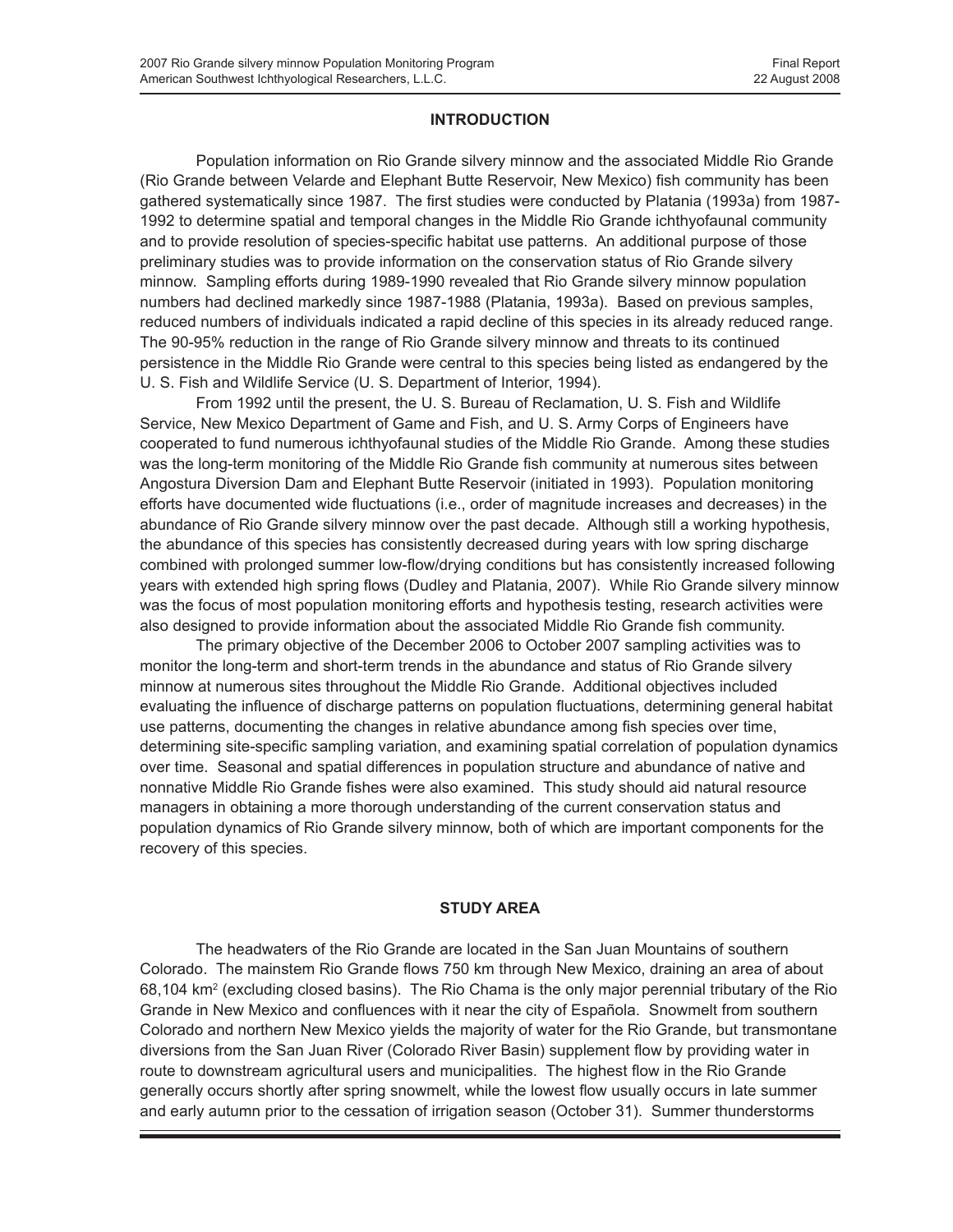periodically augment low flow in discrete reaches, but do not ensure that the river channel will remain wetted. Precipitation in the region is low, averaging <25 cm/year (Gold and Denis, 1985).

Several large dams on the Rios Chama and Grande and numerous smaller irrigation diversion dams regulate flow in the Middle Rio Grande. A complex system of ditches, drains, and conveyance channels provides water for extensive irrigated agriculture in the Rio Grande Valley. Cochiti Dam is the primary flood control structure that regulates discharge in the mainstem Middle Rio Grande. The Middle Rio Grande has been greatly modified over the last 50 years; this has led to degradation, armoring, and narrowing of the river channel and abandonment of the floodplain in various portions of the overall reach (Lagasse, 1980; Massong et al., 2006; Makar et al., 2006).

The Middle Rio Grande is defined as the reach between Velarde, New Mexico and Elephant Butte Reservoir. The study area (Figure 1) is a segment of the Middle Rio Grande, from Angostura Diversion Dam to the inflow of Elephant Butte Reservoir, that encompasses most of the current range of Rio Grande silvery minnow (i.e., below Cochiti Dam [although additional study is required to determine if Rio Grande silvery minnow still persist upstream of Angostura Diversion Dam] to the inflow of Elephant Butte Reservoir). The Cochiti Reach of the Rio Grande (between Cochiti Dam and Angostura Diversion Dam) passes first through Cochiti Pueblo, then Santo Domingo Pueblo, and finally San Felipe Pueblo. Access is currently restricted or unreliable in the Cochiti Reach, precluding long-term fish monitoring in this area. The last comprehensive ichthyofaunal surveys of the Rio Grande in the Cochiti Reach documented the presence, at low abundance, of Rio Grande silvery minnow on Santo Domingo and San Felipe pueblos (Platania, 1995). Rio Grande silvery minnow was not found within the boundaries of Cochiti Pueblo during similar surveys (Platania, 1993b).

Sampling localities were located from Angostura Diversion Dam to just upstream of Elephant Butte Reservoir. Most of the sampling localities were selected from a list of nearly 100 Middle Rio Grande sites, which were sampled from 1987 to 1992 (Platania, 1993a); these localities have been sampled consistently since 1993. Site locations were chosen based on spatial distribution, site accessibility, relative permanence of flow (or deep pools during drought), and the presence of adequate instream habitat. While most sites have been consistently monitored over time, several localities have been added (e.g., to increase the spatial coverage within and among reaches) or removed (e.g., loss of consistent land access) over the past decade.

Reach names were derived from the diversion structure at the upper portion of the reach. The Angostura Reach (Angostura Diversion Dam to Isleta Diversion Dam) had five sampling localities and the Isleta Reach (Isleta Diversion Dam to San Acacia Diversion Dam) had six sampling sites. There were nine sampling localities in the San Acacia Reach (San Acacia Diversion Dam to inflow of Elephant Butte Reservoir). The 20 sampling sites in the Middle Rio Grande (Appendix A, Table A-1) overlap the current documented range of Rio Grande silvery minnow.

Diel and seasonal discharge varied greatly during 2006 and 2007, especially in southern reaches of the Middle Rio Grande (Figure 2). There was a general trend of lower flow at downstream locations (e.g., U. S. Geological Survey (USGS) San Acacia Gauge [#08354900] and USGS San Marcial Gauge [#08358400]) compared to upstream locations (e.g., USGS Albuquerque Gauge [#08330000]). Mean annual discharge was higher and included higher peaks in 2007 compared to 2006. From mid-March 2007 until late June 2007, flows were elevated and variable. Flow conditions in 2006 and 2007 included periodic intervals of very low discharge from July through October. Summer rains contributed little flow to the river in 2007 compared to 2006.

### **METHODS**

This investigation was structured to monitor the population of Rio Grande silvery minnow and the associated fish community in the study area over time. Monthly sampling efforts allowed for determination of general spatial and temporal changes in population structure and species